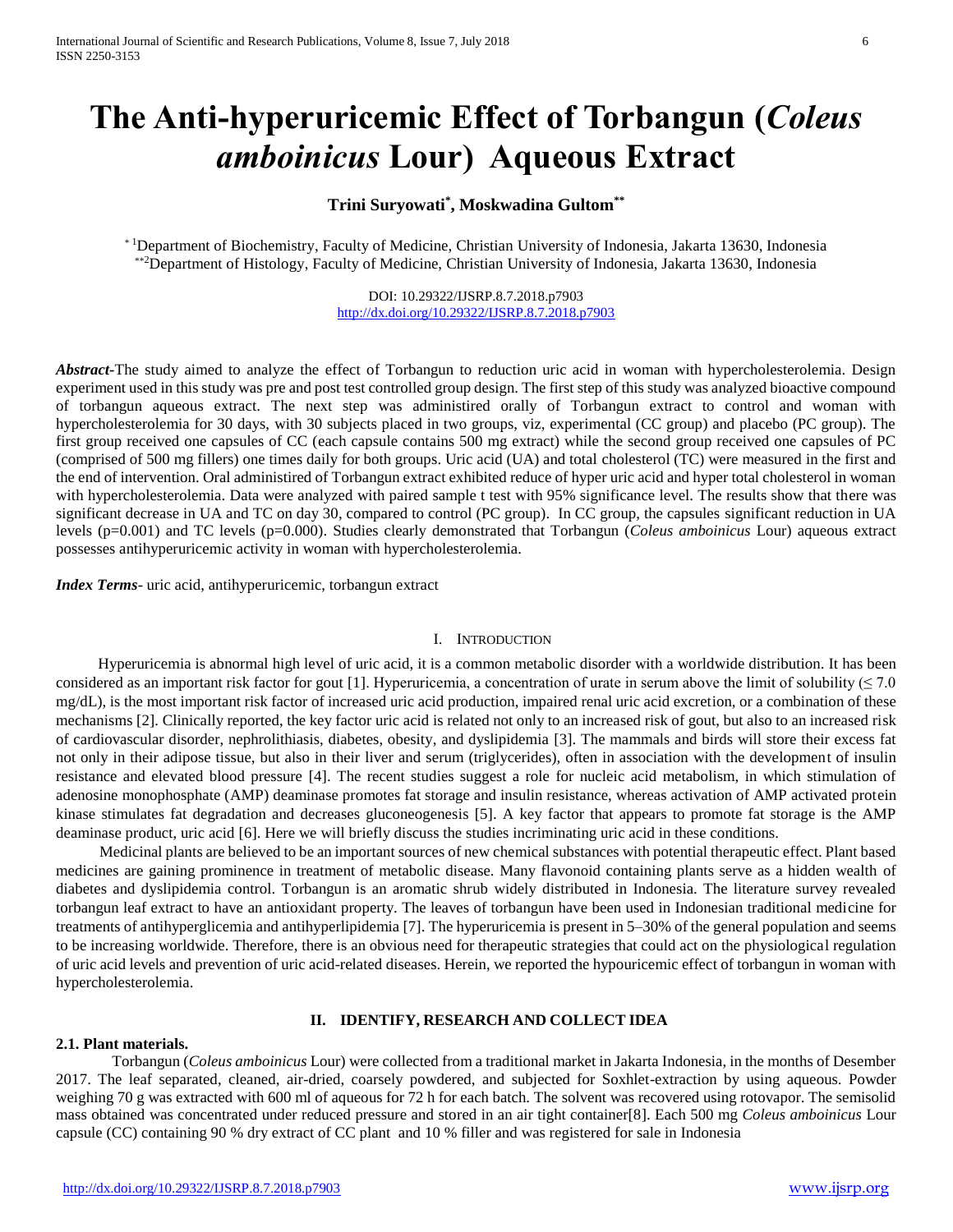## **2.2. Design study**

This study was conducted between Oktober 2017 – Oktober 2018, and was a double-blind design, randomized controlled clinical trial, conducted in woman with hypercholesterolemia in Cawang East Jakarta, Indonesia. The Ethics Committee of the Faculty of Medicine, Christian University of Indonesia, East Jakarta, Indonesia reviewed the research protocol used and approved it (Reg. no. 127/PT02. FK/ETIK/2012).

Inclusion criteria for all woman was long-term treatment by Torbangun (*Coleus amboinicus* Lour) leaf aqueous extract in woman with hypercholesterolemia with an increased TC > 200 mg/dL, aged over 30 years and willing to give informed consent. Exclusion criteria were suffering from other confounding diseases, including chronic inflammatory diseases, acute infections.

Thirty woman were randomly assigned into two groups: CC group and the PC group. This study was a randomized double-blind placebocontrolled clinical trial, with 30 subjects placed in two groups, viz, experimental (CC group) and placebo (PC group). The first group received one capsules of CC (each capsule contains 500 mg extract) while the second group received one capsules of placebo (comprised of 500 mg fillers) one times daily, for 30 days for both groups. TC was measured by Autocheck, multi monitoring system. The body mass index, and compliance of all the subjects were assessed using a questionnaire at the end of study. Blood samples were collected twice at baseline and day 30 of study. The values of UA was determined from blood cholesterol. The UA was measured using methods by assays an automated chemistry analyzer.

## **2.5. Statistical analysis:**

The collected data were analyzed using the statistical software SPSS, version 22. (SPSS Inc., Chicago, IL, USA) and the results were expressed as the mean  $\pm$  SD. The changes in anthropometric measurements and blood parameters of the participants between the beginning and end of the trial were compared by paired sample t test with 95% significance level. Differences between the data were considered significant at P<0.05.

# **III. RESULTS**

All the woman with hypercholesterolemia (15 woman in CC group and 15 woman in PC group) completed the study (Fig.1). Compliance was good, with all the Torbangun leaf aqueous extract capsule prescribed being consumed during the study period. No side effects were reported from participans during the study period.

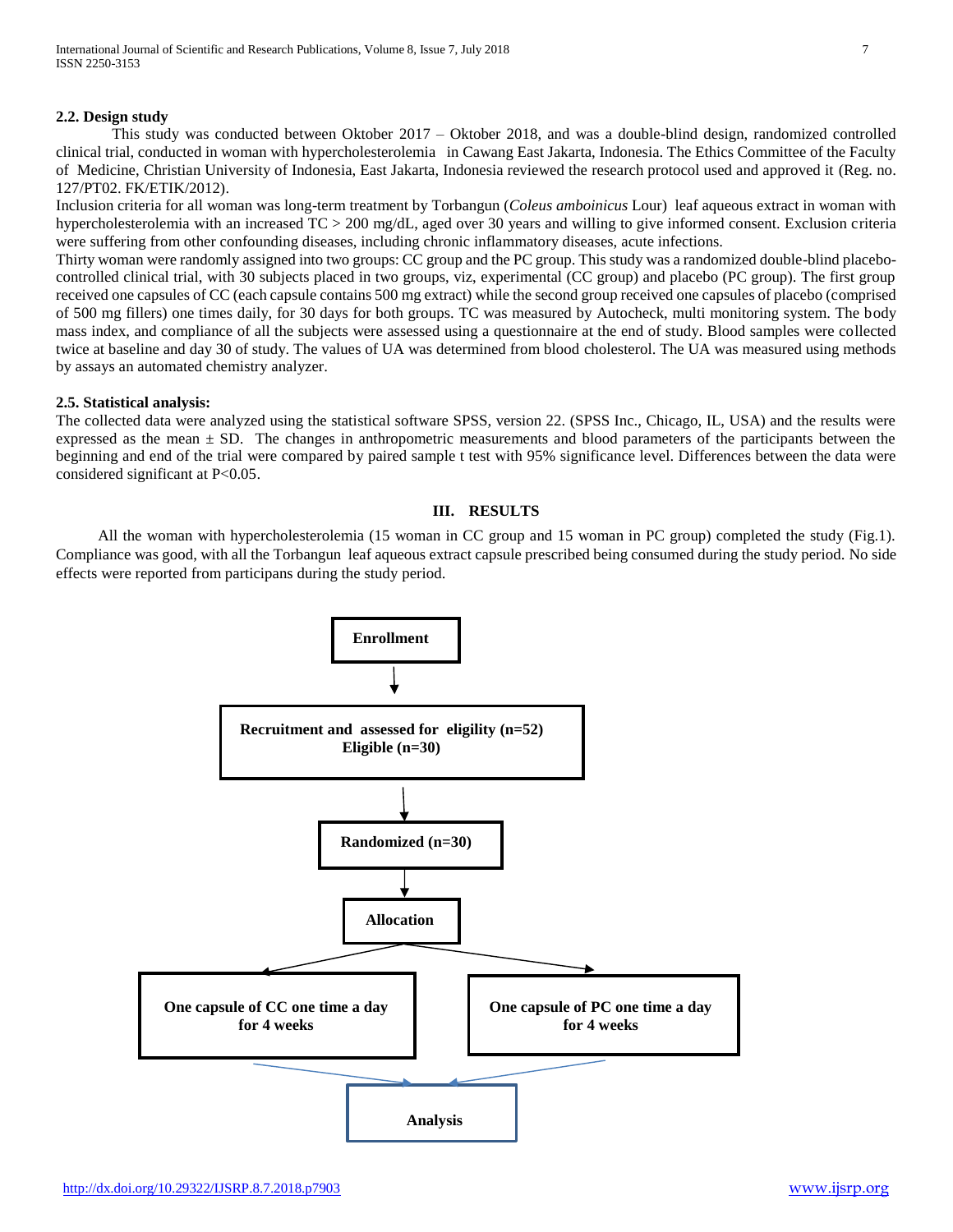# Figure 1. Participant's flow diagram

Biochemical and general characteristics of participants at the beginning and end of the study are shown in Table 1. There were no significant differences between group in BMI and BP in the beginning of the study and after 4 weeks of intervention (p= 0.151) and  $(p=0.989)$  and  $p=0.675$ ). Uric acid and total cholesterol levels significantly change in CC group after intervention compared to their baseline value ( $p=0,001$  and  $p=0.000$ ), are shown in Table 2.

Table 1

BMI, TC, UA and BP Characteristics of the woman with hypercholesterolemia at baseline and after intervention

| <b>Variabel</b>    |               | <b>Mean</b> | N  | <b>Std. Deviation</b> |  |
|--------------------|---------------|-------------|----|-----------------------|--|
| BMI                | <b>Before</b> | 25.298      | 15 | 3.500                 |  |
|                    | After         | 24.612      | 15 | 3.805                 |  |
| <b>UA</b>          | <b>Before</b> | 6.267       | 15 | 1.222                 |  |
|                    | After         | 5.640       | 15 | 1.202                 |  |
| TC                 | <b>Before</b> | 258.800     | 15 | 28.917                |  |
|                    | After         | 224.333     | 15 | 35.361                |  |
| <b>BP</b> Sistole  | <b>Before</b> | 137.133     | 15 | 16.221                |  |
|                    | After         | 137.200     | 15 | 12.924                |  |
| <b>BP</b> Diastole | <b>Before</b> | 78.267      | 15 | 8.216                 |  |
|                    | After         | 79.533      | 15 | 8.114                 |  |

*BMI: body mass index; TC: Total Cholesterol, BP: Blood Pressure; SD: Standard Deviation* 

Base on results of BMI, UA and TC respondents there were decreased, but BP levels were slightly increased. The changes in BMI, BP, TC and UA between the beginning and end of the trial were compared by paired samples t test.

# Table 2. Paired samples t test

|                                           | <b>Paired Differences</b> |                          |         |    |                       |                |
|-------------------------------------------|---------------------------|--------------------------|---------|----|-----------------------|----------------|
| <b>Hipotesis</b>                          | <b>Mean</b>               | Std.<br><b>Deviation</b> |         | df | Sig. $(2-$<br>tailed) | <b>Result</b>  |
| BMI before - BMI_After                    | .686                      | 1.751                    | 1.519   | 14 | 0.151                 | No Significant |
| UA before - UA After                      | .627                      | .555                     | 4.375   | 14 | 0.001                 | Significant    |
| TC before - TC After                      | 34.467                    | 20.815                   | 6.413   | 14 | 0.000                 | Significant    |
| BP sistole_Before - BP sistole<br>After   | $-.067$                   | 17.950                   | $-.014$ | 14 | 0.989                 | No Significant |
| BP diastole Before – BP diastole<br>After | $-1.267$                  | 11.467                   | $-.428$ | 14 | 0.675                 | No Significant |

*BMI: body mass index; TC: Total Cholesterol, BP: Blood Pressure; SD: Standard Deviation*

Table 2 illustrated changes in paired samples t test, the levels of BMI, UA, TC and BP of studied group and during 4-weeks period of study. No significant differences were in BMI and BP between two study groups. The results show that there were significant decrease in UA and TC on day 30, compared to control (P group). In CC group, the capsules strongly significant reduction in UA levels  $(p < 0.05)$ .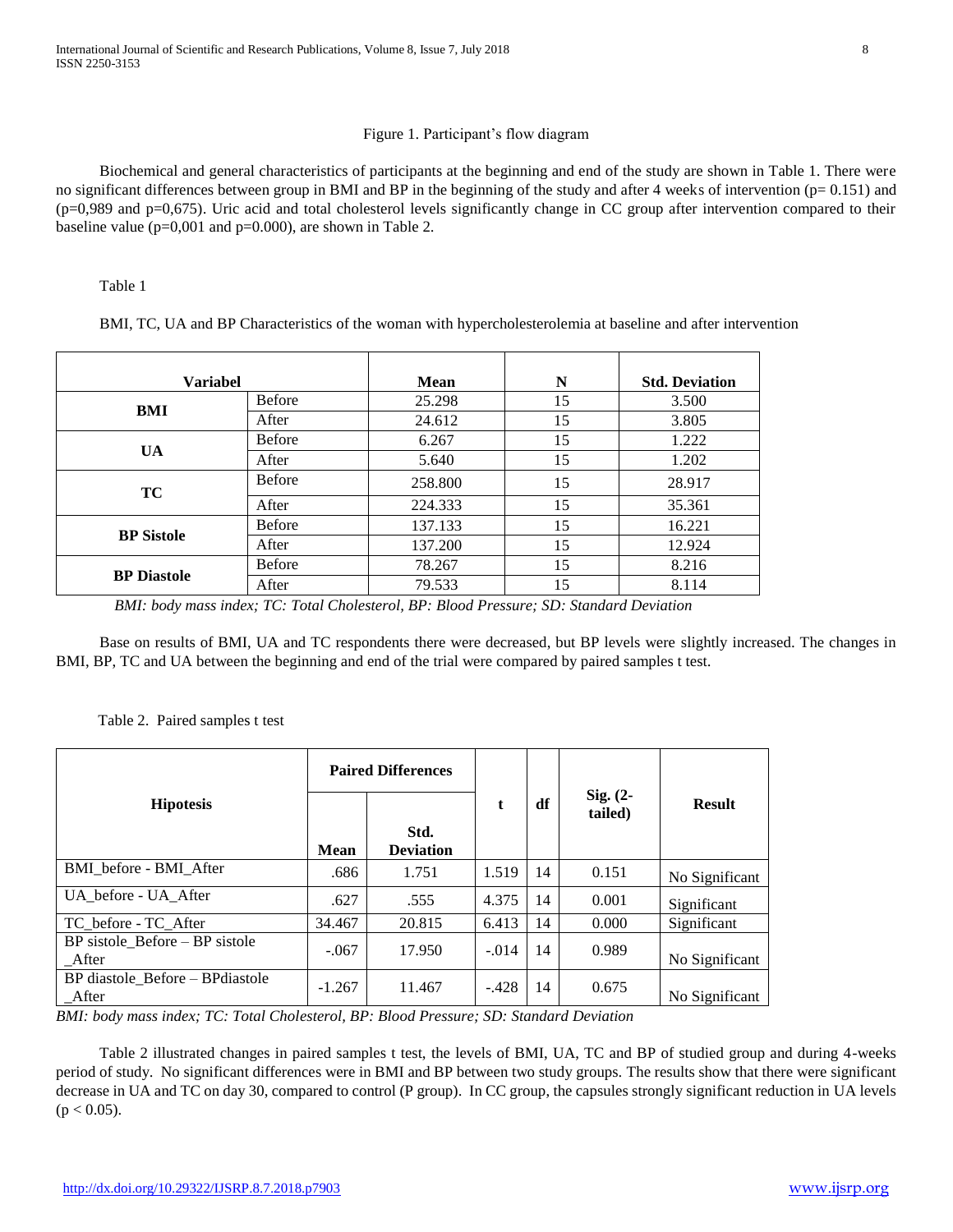#### **IV. DISCUSSION**

The development of renal diseas may have direct role of uric acid. Oxonate, a selectively competitive uricase inhibitor, blocks the effect of hepatic uricase, and produces hyperuricemia in rodents [9]. The aim of the present study is to investigate hypouricemic effect of torbangun aqueous extract on the uric acid level in woman with hypercholesterolemia. This randomized, double-blind, placebocontrolled 4 week trial represents a uric acid comparison between woman with hypercholesterolemia individuals taking a 500 mg/day of Torbangun leaf aqueous extract capsule (CC) versus a placebo group (PC). The biomarkers examined included uric acid, total cholesterol, blood pressure. Body mass index was measured of body fat based on high and weight that applies to woman. The present study was conducted to assess the antihyperuricemic activity of Torbangun leaf aqueous extract in woman with hypercholesterolemia. However, of these 52 volunteers, 22 could not participate throughout the entire study period and were excluded from the study. The remaining 52 volunteers were assigned to either the control or trial group. The volunteers in both groups were also given information/educational intervention from the physicians and gave informed consent. None of the volunteers had either diabetic, hypertension, hepatic or renal diseases. All of the volunteers in both groups were educated on diet control and doing exercises. Therefore, it could be considered that there were similarities between the volunteers assigned to each group.

This work also indicate that the capsule extract, especially the dose of trial 500 mg after 4 weeks of intervention produced more alleviating effects. This observation confirms the fact that Torbangun leaf aqueous extract capsule of plants are generally known for their high contents in chemical compounds capable of producing biological activities [10]. With regard to the lowering uric acid concentrations in woman with hypercholesterolemia, it could be proposed that Torbangun may act by (1) stimulating biological activity by producing satiety and reducing food intake [11], (2) polyphenols and a water extract of these polyphenols exhibited cholesterollowering abilities in vitro and vivo [12], (3) reduce the re-absorption of bile cholesterol[13]. (4) reduce uric acid product. Base on results of body mass index no significant decrease, and the blood pressure of sistole and diastole levels were slightly increased, but the uric acid and total cholesterol level of respondents there were strongly significant decreased.

Studies are warranted to evaluate the effect of Torbangun leaf aqueous extract on human with hyperglicemia. Despite in vitro and in vivo evidence of the uric acid and cholesterol-lowering benefits of polyphenols, there is not enough clinical evidence to support these results. Therefore, it is important for additional studies to be conducted to detect the specific mechanisms of polyphenols for lowering uic acid and cholesterol. These alleviating effects clearly denote the antihyperuricemic and antihypercholesterolemic potential of Torbangun. It could also be suggested that the effect of Torbangun leaf aqueous extract capsule pass through a decrease in intestinal cholesterol absorption or a decrease in the biosynthesis of cholesterol specifically by decreasing the activity of HMG-CoA reductase inhibitors and the AMP deaminase product, uric acid[14]. Although Torbangun leaf aqueous extract revealing antihyperuricemic potential, further phytochemical investigations are needed to identify their active constituents.

## **V. CONCLUSION**

In conclusion, the present study indicates treatment of woman with hypercholesterolemia by administration of Torbangun (*Coleus amboinicus* Lour) leaf aqueous extract capsule, for four consecutive weeks could restore the biotransformation by shifting the balance of uric acid and cholesterol metabolism. The extract showed significant antihyperuricemic with very crucial effects on cholesterol levels.

#### VI. **ACKNOWLEDGEMENT**

This research was funded by Christian University of Indonesia, Jakarta 13630, Indonesia. We thank to Mr and Mrs Taka Jacobs of Torbangun (*Coleus amboinicus* Lour) garden. The authors are grateful to all woman volunteers for their participation, as well as to Miss Vina Irhamna for her helpful participants.

#### **CONFLICTS OF INTEREST DISCLOSURE**

None of the authors have any conflict of interests associated with the study. A conclusion section is not required. Although a conclusion may review the main points of the paper, do not replicate the abstract as the conclusion. A conclusion might elaborate on the importance of the work or suggest applications and extensions.

#### **REFERENCES**

- [1] Strazzullo P & Puig JG, *Uric acid and oxidative stress: relative impact on cardiovascular risk.* Nutr Metab Cardiovasc Dis. 2007. 17(6): 409-414.
- [2] Shoji A, Yamanaka H, Kamatani N. *A retrospective study of the relationship between serum urate level and recurrent attacks of gouty arthritis: evidence for reduction of recurrent gouty arthritis with antihyperuricemic therapy*. Arthritis Rheum. 2004 Jun 15;51(3):321–325. [PubMed]
- [3] Nakagawa T, Hu H, Zharikov S, Tuttle KR, Short RA, Glushakova O, Ouyang X, Feig DI, Block ER, Herrera-Acosta J, Patel JM, Johnson RJ, *A causal role for uric acid in fructose-induced metabolic syndrome.* Am J Physiol Renal Physiol. 2006 Mar;290(3):F625-31. Epub 2005 Oct 18.
- [4] Johnson RJ1, Sánchez-Lozada LG, Mazzali M, Feig DI, Kanbay M, Sautin YY, *What are the key arguments against uric acid as a true risk factor for hypertension?.* Hypertension. 2013 May;61(5):948-51. doi: 10.1161/HYPERTENSIONAHA.111.00650. Epub 2013 Mar 4.